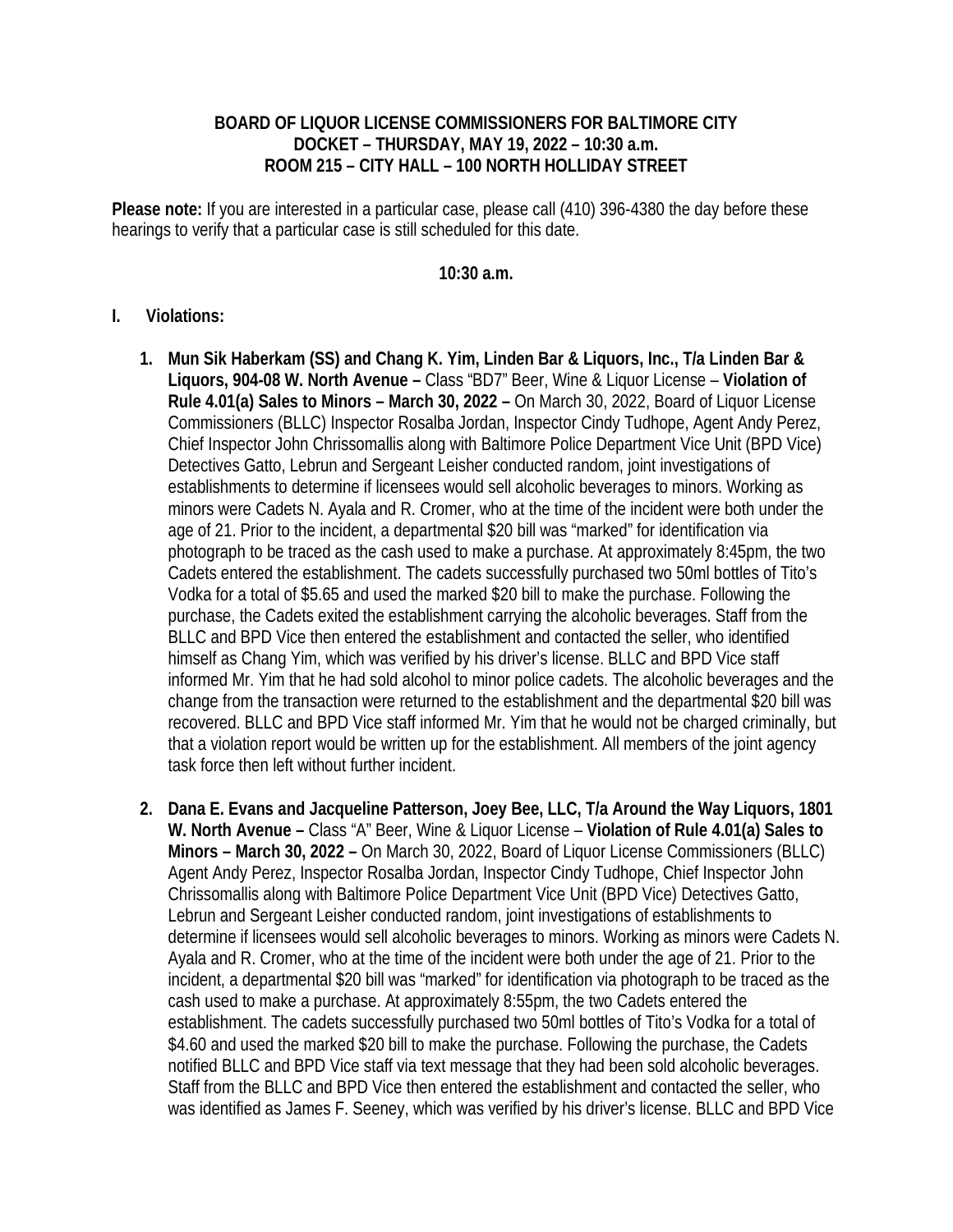staff informed Mr. Seeney that he had sold alcohol to minor police cadets. The alcoholic beverages and the change from the transaction were returned to the establishment and the departmental \$20 bill was recovered. BLLC and BPD Vice staff informed Mr. Seeney that he would not be charged criminally, but that a violation report would be written up for the establishment. All members of the joint agency task force then left without further incident.

- **3. Aron Estifanos and Michael Ghebru, Doc Liquors, Inc., T/a Doc's Liquor, 1501 N. Fulton Avenue –** Class "A" Beer, Wine & Liquor License – **Violation of Rule 4.01(a) Sales to Minors – March 30, 2022 –** On March 30, 2022, Board of Liquor License Commissioners (BLLC) Inspector Cindy Tudhope, Agent Andy Perez, Inspector Rosalba Jordan, Chief Inspector John Chrissomallis along with Baltimore Police Department Vice Unit (BPD Vice) Detectives Gatto, Lebrun and Sergeant Leisher conducted random, joint investigations of establishments to determine if licensees would sell alcoholic beverages to minors. Working as minors were Cadets N. Ayala and R. Cromer, who at the time of the incident were both under the age of 21. Prior to the incident, a departmental \$20 bill was "marked" for identification via photograph to be traced as the cash used to make a purchase. At approximately 9:10pm, the two Cadets entered the establishment. The cadets successfully purchased two 50ml bottles of Tito's Vodka for a total of \$5.00 and used the marked \$20 bill to make the purchase. Following the purchase, the Cadets notified BLLC and BPD Vice staff via text message that they had been sold alcoholic beverages. Staff from the BLLC and BPD Vice then entered the establishment and contacted the seller, who was identified as Kibrom Sengal. BLLC and BPD Vice staff informed Mr. Sengal that he had sold alcohol to minor police cadets. The alcoholic beverages and the change from the transaction were returned to the establishment and the departmental \$20 bill was recovered. BLLC and BPD Vice staff informed Mr. Sengal that he would not be charged criminally, but that a violation report would be written up for the establishment. All members of the joint agency task force then left without further incident.
- **4. Hyung Man Lee and Dathan Watts, HM Enterprise, Inc., T/a Fox Liquors, 1301-03 N. Fulton Avenue –** Class "A" Beer, Wine & Liquor License – **Violation of Rule 4.01(a) Sales to Minors – March 30, 2022 –** On March 30, 2022, Board of Liquor License Commissioners (BLLC) Inspector Rosalba Jordan, Inspector Cindy Tudhope, Agent Andy Perez, Chief Inspector John Chrissomallis along with Baltimore Police Department Vice Unit (BPD Vice) Detectives Gatto, Lebrun and Sergeant Leisher conducted random, joint investigations of establishments to determine if licensees would sell alcoholic beverages to minors. Working as minors were Cadets N. Ayala and R. Cromer, who at the time of the incident were both under the age of 21. Prior to the incident, a departmental \$20 bill was "marked" for identification via photograph to be traced as the cash used to make a purchase. At approximately 9:28pm, the two Cadets entered the establishment. The cadets successfully purchased two 50ml bottles of Paul Masson Peach Brandy for a total of \$3.00 and used the marked \$20 bill to make the purchase. Following the purchase, the Cadets exited the establishment carrying the alcoholic beverages. Staff from the BLLC and BPD Vice then entered the establishment and contacted the seller, who identified herself as Kyong Son, which was verified by her driver's license. BLLC and BPD Vice staff informed Ms. Son that she had sold alcohol to minor police cadets. The alcoholic beverages and the change from the transaction were returned to the establishment and the departmental \$20 bill was recovered. BLLC and BPD Vice staff informed Ms. Son that she would not be charged criminally, but that a violation report would be written up for the establishment. All members of the joint agency task force then left without further incident.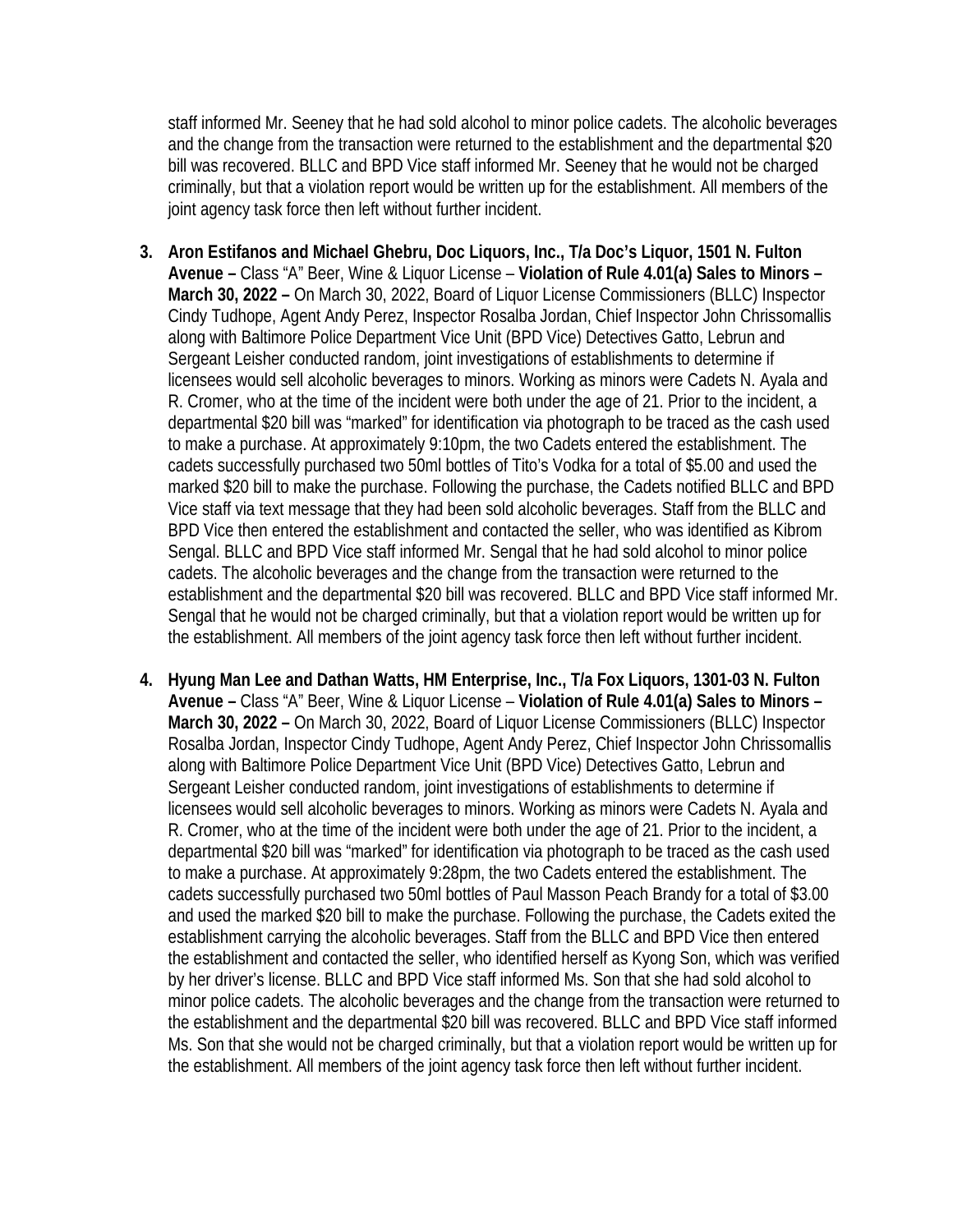- **5. Young Min Chang and Faye E. Kimbrough, 99 Uptown, Inc., T/a Uptown Bar, 1901 Edmondson Avenue –** Class "BD7" Beer, Wine & Liquor License – **Violation of Rule 4.01(a) Sales to Minors – March 30, 2022 –** On March 30, 2022, Board of Liquor License Commissioners (BLLC) Agent Andy Perez, Inspector Rosalba Jordan, Inspector Cindy Tudhope, Chief Inspector John Chrissomallis along with Baltimore Police Department Vice Unit (BPD Vice) Detectives Gatto, Lebrun and Sergeant Leisher conducted random, joint investigations of establishments to determine if licensees would sell alcoholic beverages to minors. Working as minors were Cadets N. Ayala and R. Cromer, who at the time of the incident were both under the age of 21. Prior to the incident, a departmental \$20 bill was "marked" for identification via photograph to be traced as the cash used to make a purchase. At approximately 9:32pm, the two Cadets entered the establishment. The cadets successfully purchased one 50ml bottles of Tito's Vodka for a total of \$2.75 and used the marked \$20 bill to make the purchase. Following the purchase, the Cadets notified BLLC and BPD Vice staff via text message that they had been sold alcoholic beverages. Staff from the BLLC and BPD Vice then entered the establishment and contacted the seller, who was identified as Susan Rhonda Chase, which was verified by her driver's license. BLLC and BPD Vice staff informed Ms. Chase that she had sold alcohol to minor police cadets. The alcoholic beverages and the change from the transaction were returned to the establishment and the departmental \$20 bill was recovered. BLLC and BPD Vice staff informed Ms. Chase that she would not be charged criminally, but that a violation report would be written up for the establishment. All members of the joint agency task force then left without further incident.
- **II. Regular Items (New, Transfers, Expansions and Hardships):**
	- **1. Dennis Lee Gray and Binod Uprety, Robin & Shaan, LLC, T/a Harbor Tandoor, 803 S. Caroline Street –** Class "B" Beer, Wine & Liquor License – Application for a new Class "B" Beer, Wine and Liquor restaurant license under the provisions of Alcoholic Beverages Article §12-1604(c)(2)(i), the Board may issue an additional Class "B" Beer, Wine and Liquor license to a current Class "B" Beer, Wine and Liquor license holder if the new establishment has a (1) minimum capital investment of \$700,000 for restaurant facilities, which may not include the cost of land or buildings; (2) 65% of food sales; and (3) a minimum seating capacity of 150 individuals, requesting outdoor table service, off-premises catering, and delivery of alcoholic beverages. Under Alcoholic Beverages Article §12-1609(e), the Board may waive the minimum capital investment requirement and the minimum seating capacity requirements if the Board holds a public hearing and reviews the business practice of the license applicant and determines the license holder is in good standing and has a reputable business practice. **POSTPONED**
	- **2. Joyce A. Young, 316-318 Guilford Avenue, LLC, T/a Trade Name Pending, 316-18 Guilford Avenue** – Class "B" Beer, Wine & Liquor Arena License – Application for a new Class "B" Beer, Wine and Liquor Arena license under the provisions of Alcoholic Beverages Article §12-1001(d)(1), which authorizes the license holder to sell beer, wine, and liquor by the drink and by the bottle within the Arena, from one or more outlets, for on-premises consumption. As per Alcoholic Beverages Article §12-1001(e)(1), the Arena shall have a minimum capital investment, not including any real property, of \$1,000,000; and a minimum capacity of 1,000 people, as determined by the City Fire Department, requesting live entertainment.
	- **3. Skyler Rafferty and Sejal Samire Prajapati, Liquor Mart, LLC, T/a Trade Name Pending, 5900 Reisterstown Road, Unit F –** Class "A" Beer, Wine & Liquor – Application to transfer ownership